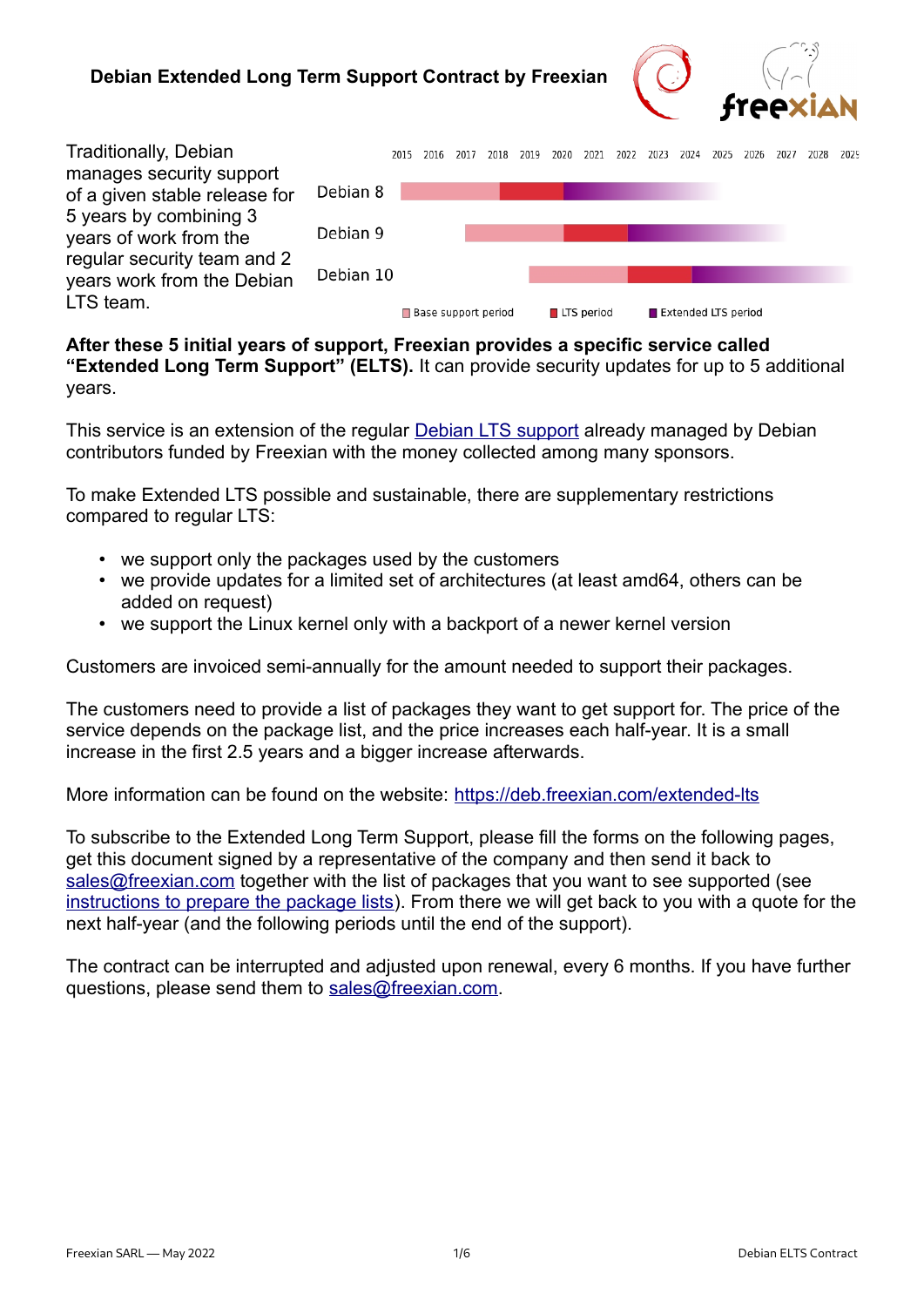# **Debian Extended Long Term Support Contract by Freexian / Subscription form**



| <b>Company information</b>               |                                                                                                                                       |                                                                         |       |                   |  |  |  |  |
|------------------------------------------|---------------------------------------------------------------------------------------------------------------------------------------|-------------------------------------------------------------------------|-------|-------------------|--|--|--|--|
| Company name:                            |                                                                                                                                       | Website URL:                                                            |       |                   |  |  |  |  |
| <b>EU VAT Number:</b>                    |                                                                                                                                       | (if applicable)                                                         |       |                   |  |  |  |  |
| Address:                                 |                                                                                                                                       |                                                                         |       |                   |  |  |  |  |
|                                          |                                                                                                                                       |                                                                         |       |                   |  |  |  |  |
| Postal Code:                             |                                                                                                                                       | City:                                                                   |       |                   |  |  |  |  |
| State:                                   |                                                                                                                                       | Country:                                                                |       |                   |  |  |  |  |
|                                          | <b>Representative</b> (authorizes and signs this contract)                                                                            |                                                                         |       |                   |  |  |  |  |
| Name:                                    |                                                                                                                                       | Title:                                                                  |       |                   |  |  |  |  |
|                                          | Technical contact (gets technical requests/updates)                                                                                   | Administrative contact (confirms renewals, requests<br>Purchase Orders) |       |                   |  |  |  |  |
| Name:                                    |                                                                                                                                       | Name:                                                                   |       |                   |  |  |  |  |
| Email:                                   |                                                                                                                                       | Email:                                                                  |       |                   |  |  |  |  |
| Phone:                                   |                                                                                                                                       | Phone:                                                                  |       |                   |  |  |  |  |
|                                          |                                                                                                                                       |                                                                         |       |                   |  |  |  |  |
| <b>Invoicing contact (gets invoices)</b> |                                                                                                                                       |                                                                         |       |                   |  |  |  |  |
| Name:                                    |                                                                                                                                       |                                                                         |       |                   |  |  |  |  |
| Email:                                   |                                                                                                                                       |                                                                         |       |                   |  |  |  |  |
| <b>Invoice's currency</b>                |                                                                                                                                       |                                                                         |       |                   |  |  |  |  |
| Euros $(\epsilon)$                       | $\boxed{\phantom{a} \textsf{USD} \left(\$ \right) }$ (please note that it is usually more cost effective to pay in Euros)             |                                                                         |       |                   |  |  |  |  |
|                                          |                                                                                                                                       |                                                                         |       |                   |  |  |  |  |
|                                          | Debian 8 support                                                                                                                      |                                                                         |       |                   |  |  |  |  |
|                                          | Check this if you want Extended support for Debian 8 and fill the information about architectures and duration                        |                                                                         |       |                   |  |  |  |  |
|                                          |                                                                                                                                       |                                                                         |       |                   |  |  |  |  |
| Architectures for Debian 8               | amd64                                                                                                                                 | <b>i386</b><br>armel                                                    | armhf | arm <sub>64</sub> |  |  |  |  |
|                                          | We expect to need support for Debian 8 until: (This is non-binding and helps us to plan the renewals, you can shorten/extend at will) |                                                                         |       |                   |  |  |  |  |
| Not defined                              | $\blacksquare$                                                                                                                        |                                                                         |       |                   |  |  |  |  |
|                                          |                                                                                                                                       |                                                                         |       |                   |  |  |  |  |
| Debian 9 support                         |                                                                                                                                       |                                                                         |       |                   |  |  |  |  |
|                                          | Check this if you want Extended support for Debian 9 and fill the information about architectures and duration                        |                                                                         |       |                   |  |  |  |  |
|                                          |                                                                                                                                       |                                                                         |       |                   |  |  |  |  |
| <b>Architectures for Debian 9</b>        | amd64                                                                                                                                 | $\overline{\phantom{0}}$ i386<br>armel                                  | armhf | arm <sub>64</sub> |  |  |  |  |
|                                          |                                                                                                                                       |                                                                         |       |                   |  |  |  |  |
|                                          | We expect to need support for Debian 9 until: (This is non-binding and helps us to plan the renewals, you can shorten/extend at will) |                                                                         |       |                   |  |  |  |  |
| Not defined                              | $\blacktriangledown$                                                                                                                  |                                                                         |       |                   |  |  |  |  |
|                                          |                                                                                                                                       |                                                                         |       |                   |  |  |  |  |

Please read the terms of service on the following pages and sign the contract on page 6. Then return the whole document to [sales@freexian.com](mailto:sales@freexian.com) or FREEXIAN SARL, 7 B RUE DE LA MONTAT, 42290 SORBIERS, FRANCE.

**Additional data to send by email to [sales@freexian.com](mailto:sales@freexian.com):** the list of packages that you use for each release you choose (see <https://deb.freexian.com/extended-lts/docs/how-to-build-a-package-list/>).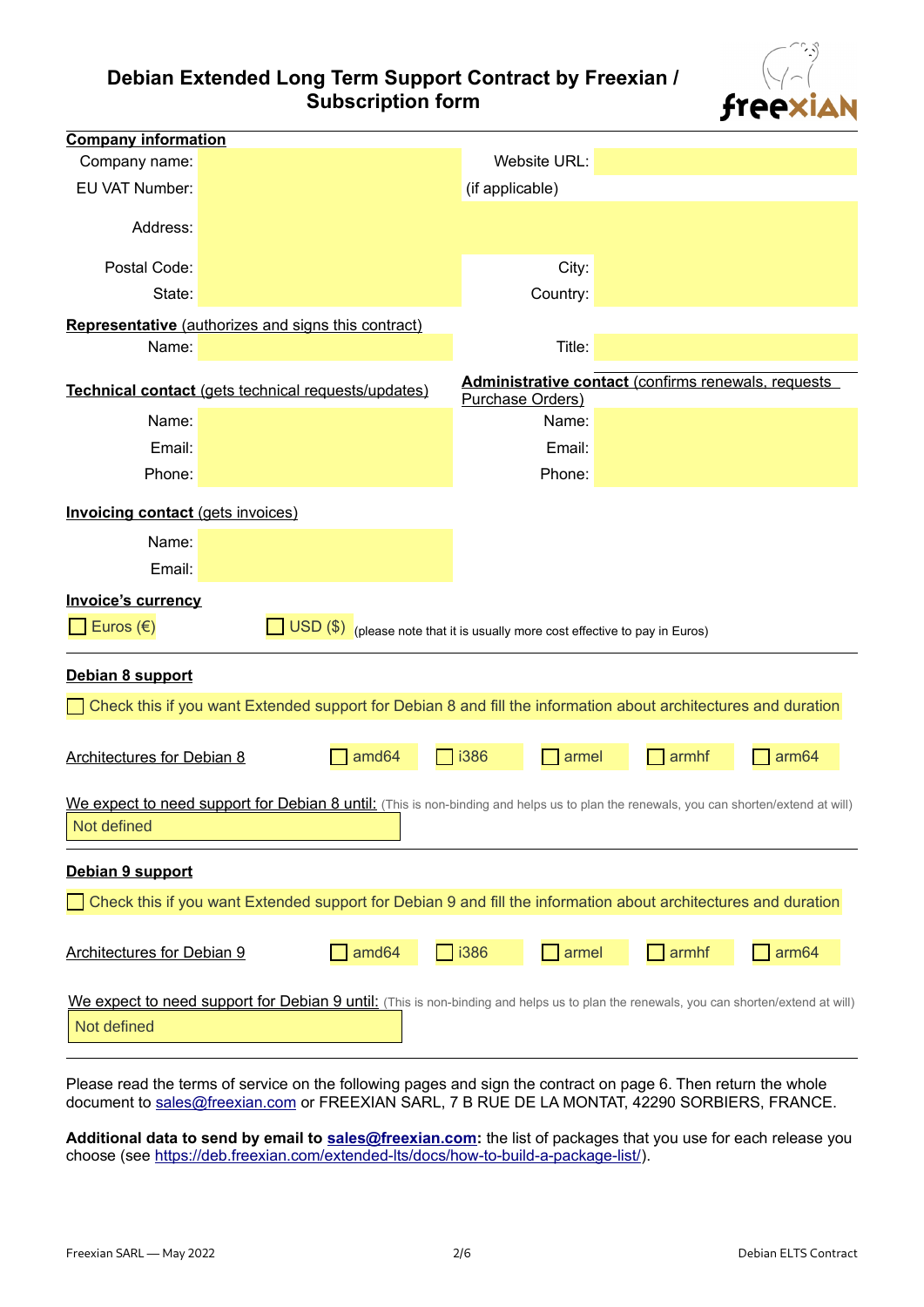# **Detailed Terms of Debian's Extended Long Term Support Contract**

The terms below are the authoritative terms (page 1 is a simplified non-authoritative summary). They apply to the following entities:

• the Customer as identified by the information in page 2 ("Company information" and "Representative")

| Representative:   | Raphaël HERTZOG                                              |
|-------------------|--------------------------------------------------------------|
| Title:            | Director                                                     |
| Address:          | 7B rue de la Montat, 42290 SORBIERS, FRANCE                  |
| Phone:            | +33(0)688213547                                              |
| Other information | VAT N° FR07481385649 / SIREN 481 385 649 / RCS Saint-Étienne |

• the Service Provider, FREEXIAN SARL, a company incorporated under the Law of France:

# **ARTICLE 1 – DEFINITION OF THE SERVICE PROVIDED**

Debian releases are supported by the Debian project for 5 years after their publication. Freexian's Extended Long Term Support (ELTS) enables the Customer to benefit from 5 additional years of security support on a subset of packages of Debian release(s) of their choice.

The Customer provides, for each Debian release that they are using, the list of source packages that they are using and that they would like to see supported by FREEXIAN SARL. In return, FREEXIAN SARL provides for each requested Debian release :

- the price of the service for the next half-year, as well as expected prices for future periods ;
- the list of source packages that FREEXIAN SARL will not support but that were mentioned in the Customer's package list.

The price of the ELTS service is based on the package list provided by the Customer, and based on the estimated work-load generated for the selected packages. The price increases each semester : it compensates the loss of customers which stopped using the given Debian release and the increased complexity of maintaining very old software.

FREEXIAN SARL will monitor the publication of security issues in the CVE database. FREEXIAN SARL does not guarantee that all security issues will be fixed. Each issue will be reviewed and triaged, some may be classified as not worthy of being fixed. Some might not be fixable at all, in which cases the security announce will try to provide mitigation techniques.

The Customer agrees that FREEXIAN SARL might work with sub-contractors to prepare the security updates. Those security updates will be made available to the Customer through the repositories on infrastructure managed by FREEXIAN SARL.

FREEXIAN SARL does not guarantee any timeline for the publication of a security fix. There are too many factors that can delay the release of a security fix (availability of the vulnerability details, availability of an upstream patch, requirement to backport said patch, etc.).

The Customer recognizes that this contract is a best-effort contract. FREEXIAN SARL will do their best to serve the ELTS customers by providing timely security updates for the packages that they are using.

The Customer acknowledges that the list of packages covered by security support evolves over time. If FREEXIAN SARL stops supporting a package that was requested by the Customer, this information will be communicated either through a proper security announce or with a direct email to the Customer's technical contacts.

The customer acknowledges that the packages maintained by Freexian are the packages which were in the Debian Release. Backports (with the exceptions of those documented on Freexian's ELTS website) or external packages not included in the Debian release are not supported and not updated.

## **ARTICLE 2 – CUSTOMER RIGHTS**

1. The Customer can update their list of packages at any time by sending an updated list to [sales@freexian.com](mailto:sales@freexian.com). The updated list(s) will enter into effect for the next half-year and will impact the price of future support periods.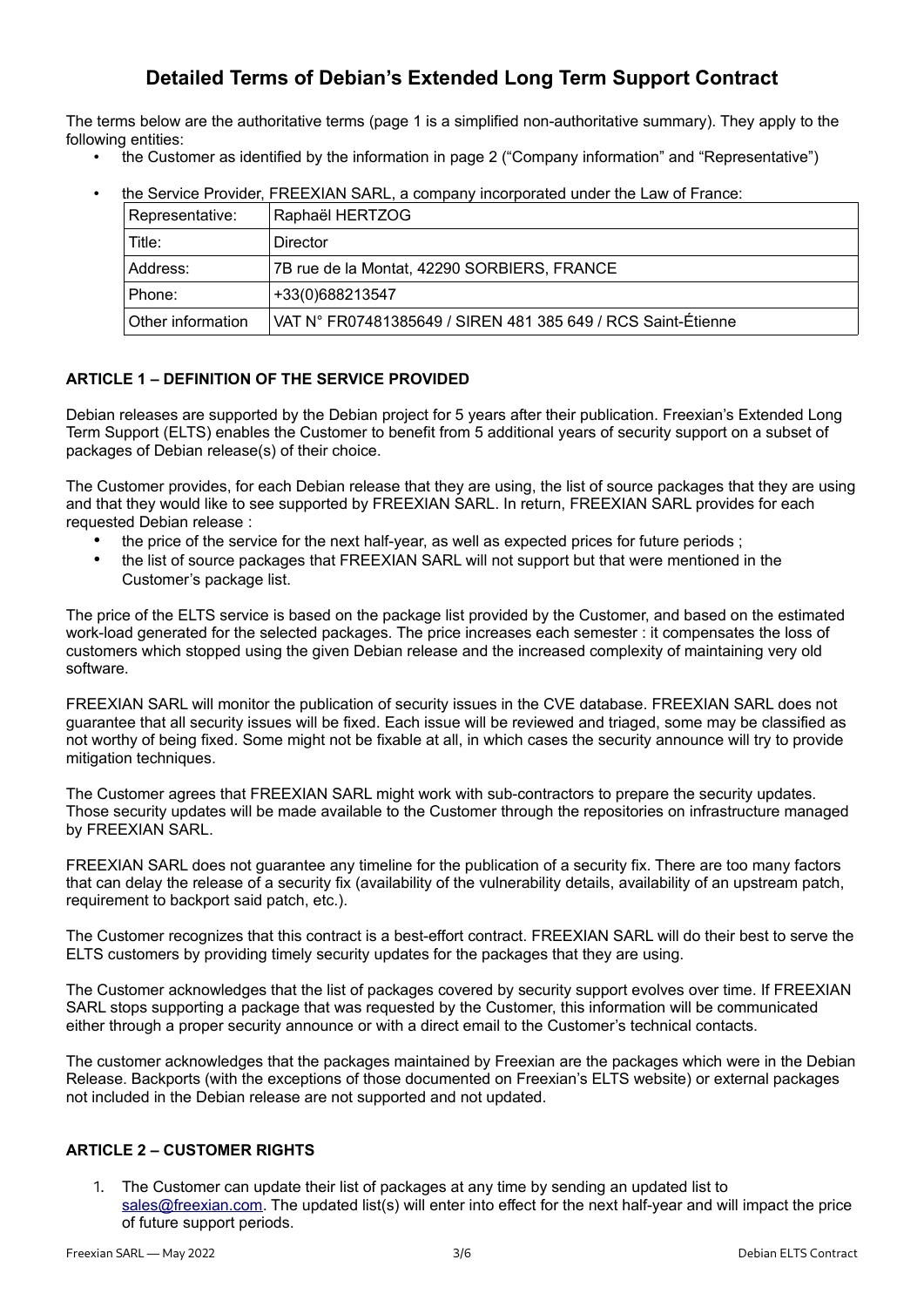2. The Customer can contact FREEXIAN SARL to enquire about the status of any security issue by sending a mail to [support@freexian.com.](mailto:support@freexian.com) FREEXIAN SARL will do their best to respond to the Customer's queries and accommodate the Customer's requests.

# **ARTICLE 3 – PAYMENT**

The Customer is expected to pay FREEXIAN SARL's invoices upon receipt or at the latest 30 days after the invoice date by one of the supported payment methods (wire transfers are recommended, other options are available on request). For wire transfer, the Customer must send the money to the following bank account:

| <b>Beneficiary Name:</b><br><b>Beneficiary Address:</b><br>Beneficiary Account N°: | <b>Freexian SARL</b><br>7 B Rue de la Montat<br>42290 Sorbiers<br>France<br>IBAN: FR76 1027 8030 5400 0200 4954 537 |
|------------------------------------------------------------------------------------|---------------------------------------------------------------------------------------------------------------------|
| Bank's name:<br>Bank's Address:<br>Bank Identifier Code:                           | Crédit Mutuel Hésingue et environs<br>4 rue de Folgensbourg<br>68220 Hésingue<br>France<br><b>BIC: CMCIFR2A</b>     |

# **ARTICLE 4 – SUPPORT PERIOD**

The support period is fixed to a half-year. The invoice is usually emitted in the two months before the start of the support period. The service only starts after payment of the invoice.

The half-years are fixed: first half-year is January-June, second half-year is July-December. Renewal decisions are made in May and November. For uninterrupted service, payments must thus happen before end of June and before end of December, respectively.

# **ARTICLE 5 – RENEWAL AND CANCELLATION**

Two months before each new support period, FREEXIAN SARL initiates a renewal process and shares the price of the active ELTS subscriptions for the next half-year. The Customer can choose :

- to stop all the ELTS subscriptions entirely;
- to stop some of the ELTS subscriptions, and renew the remaining ones, with or without changes to their package list;
- to renew all the ELTS subscriptions for all Debian releases, with or without changes to their package list;

The Customer can cancel the support contract at any time by sending an email to [sales@freexian.com.](mailto:sales@freexian.com) Once canceled, no new invoices will be emitted, any pending invoice will be reversed. However no money will be given back after payment even if the support period is not over yet.

## **ARTICLE 6 – CONFIDENTIALITY**

In connection with this Contract, FREEXIAN SARL may receive Confidential Information from Customer. Confidential Information shall not include information that is: (a) is or becomes publicly available (other than by disclosure by FREEXIAN SARL in violation of this Contract); (b) independently developed by FREEXIAN SARL without use of Customers's Confidential Information; or (c) rightfully obtained by FREEXIAN SARL from third parties without an obligation of confidentiality.

Except as allowed in this Section, FREEXIAN SARL shall hold Customers's Confidential Information in strict confidence and shall not disclose any such Confidential Information to any third party, other than to its Representatives, its Affiliates and their Representatives, its sub-contractors subject to the other terms of this Contract, and in each case who need to know such information and who are bound by restrictions regarding disclosure and use of such information comparable to and no less restrictive than those set forth herein.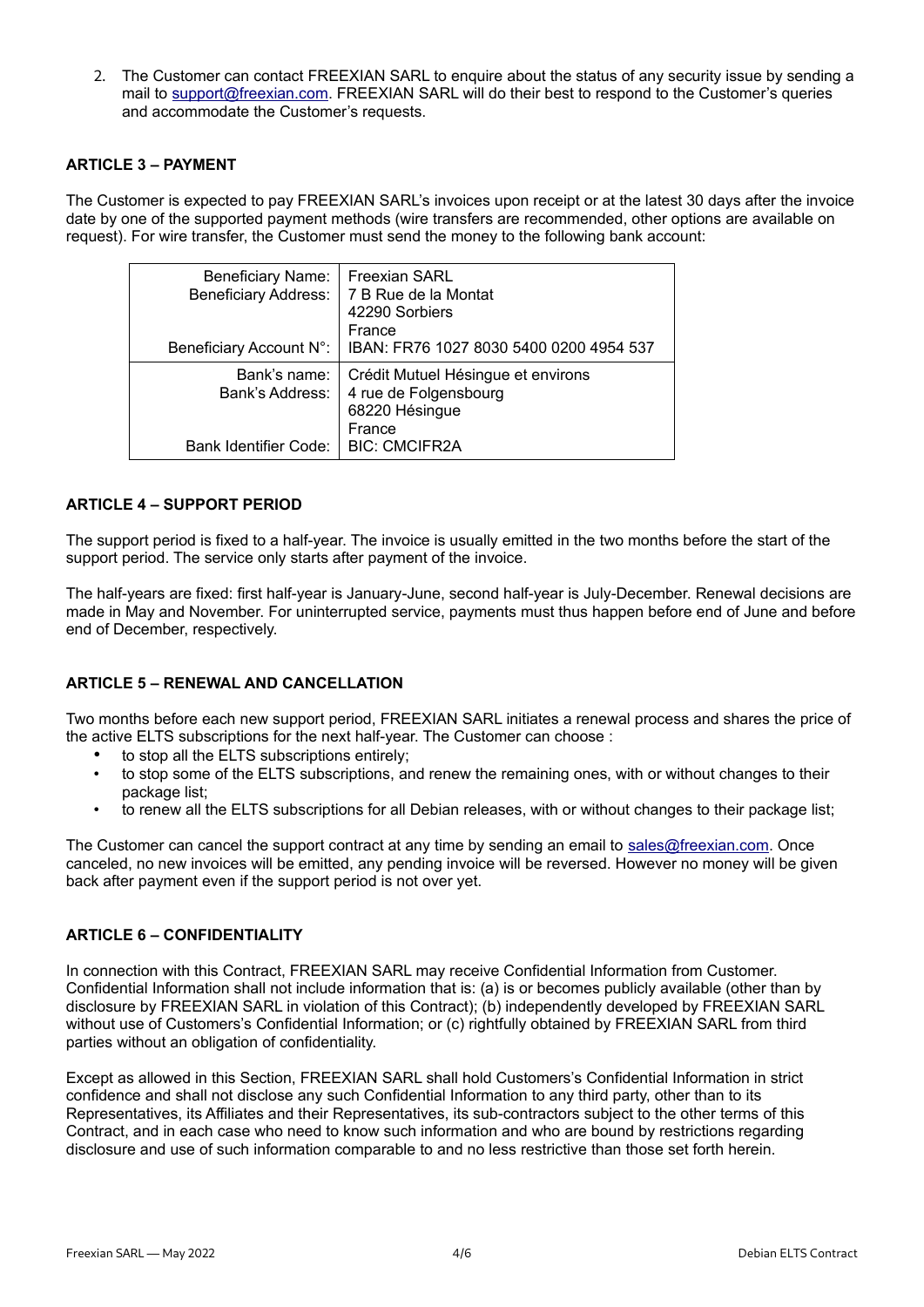FREEXIAN SARL shall not use Customer's Confidential Information for any purpose other than as set forth in this Contract. FREEXIAN SARL shall take the same degree of care that it uses to protect its own confidential information of a similar nature and importance (but in no event less than reasonable care) to protect the confidentiality and avoid the unauthorized use, disclosure, publication, or dissemination of the Customer's Confidential Information.

FREEXIAN SARL may disclose Customer's Confidential Information: (a) to the extent required by applicable law or regulation; (b) pursuant to a subpoena or order of a court or regulatory, self-regulatory, or legislative body of competent jurisdiction; (c) in connection with any regulatory report, audit, or inquiry; or (d) where requested by a regulator with jurisdiction over FREEXIAN SARL. In the event of such a requirement or request, FREEXIAN SARL shall give Customer prompt written notice of such requirement. Upon Customer's written request, FREEXIAN SARL shall use commercially reasonable efforts to destroy the Confidential Information and any copies or extracts thereof.

However, FREEXIAN SARL, its Affiliates and their Representatives may retain any Confidential Information that they are required to keep by applicable law, professional standards, a court, or regulatory agency. Upon Customer's request, FREEXIAN SARL will provide Customer with written confirmation of destruction in compliance with this provision.

Each party acknowledges that a breach of this Section 6 may cause the other party irreparable injury and damage. Therefore, each party agrees that those breaches may be stopped through injunctive proceedings in addition to any other rights and remedies which may be available to the injured party at law or in equity without the posting of a bond.

# **ARTICLE 7 – PUBLICITY**

Neither party shall publicize or disclose the existence or terms of this Contract to any third party without the prior written consent of the other, except as may be required by law.

## **ARTICLE 8 – WARRANTIES AND DISCLAIMER**

FREEXIAN SARL warrants that it applies targeted measures to protect services or software against any disabling device, viruses, trojan horses, trap doors, back doors, easter egg, time bombs, cancelbots or other computer programming routines that damage, detrimentally interfere with, surreptitiously intercept or expropriate any system, data or information.

FREEXIAN SARL warrants to Customer that it has full right and power to enter into and perform this Contract without the consent of any third party, and its performance under this Contract will not conflict with any other obligation FREEXIAN SARL may have to any other party.

EXCEPT AS EXPRESSLY PROVIDED HEREIN, AND TO THE MAXIMUM EXTENT PERMITTED BY APPLICABLE LAW, FREEXIAN SARL PROVIDES THE VENDOR SOFTWARE AND SERVICES "AS IS," MAKES NO WARRANTY OF ANY KIND EXPRESS OR IMPLIED WITH REGARD TO THE FREEXIAN SARL SOFTWARE OR SERVICES, AND DISCLAIMS ALL OTHER WARRANTIES.

## **ARTICLE 9 – GENERAL**

Neither party may assign this Contract without the prior written consent of the other party, except to an affiliate in connection with a corporate reorganization or in connection with a merger, acquisition, or sale of all or substantially all of its business and/or assets. Any assignment in violation of this Section shall be void. Subject to the foregoing, all rights and obligations of the parties under this Contract shall be binding upon and inure to the benefit of and be enforceable by and against the successors and permitted assigns. All rights, benefits and protections granted to Customer pursuant to this Contract extend to its affiliates. Any notice or consent under this Contract shall be in writing to the address specified above. No provision of this Contract shall be waived by any act, omission or knowledge of a party or its agents or employees except by an instrument in writing expressly waiving such provision and signed by a duly authorized officer of the waiving party. If any provision of this Agreement is adjudged by any court of competent jurisdiction to be unenforceable or invalid, that provision shall be limited or eliminated to the minimum extent necessary so that this Agreement will otherwise remain in full force and effect. Any amendments shall be effective only if made in writing signed by a representative of the respective parties. Both parties agree that this Contract is the complete and exclusive statement of the mutual understanding of the parties, and supersedes and cancels all previous written and oral agreements and